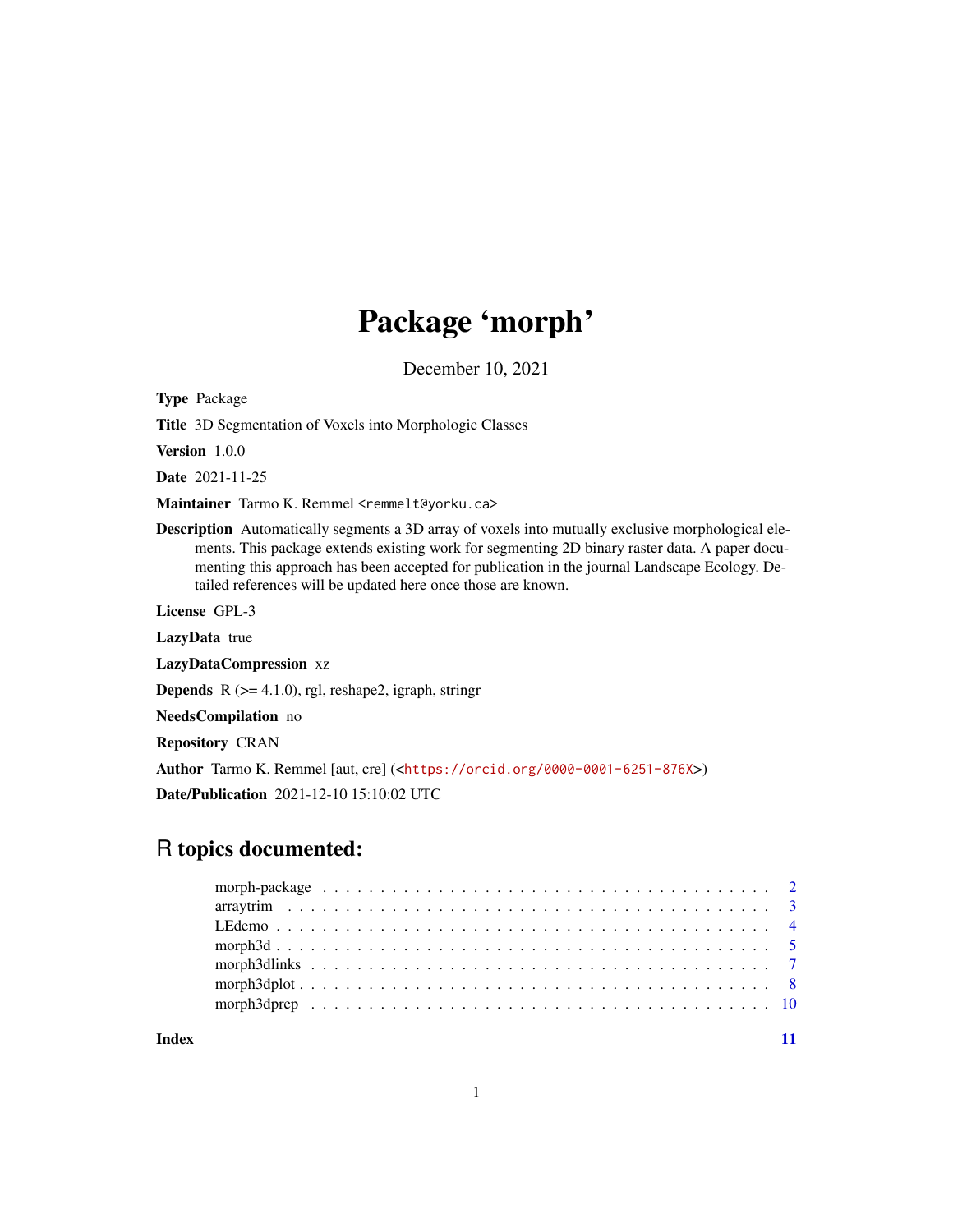## Description

Automatically segments a 3D array of voxels into mutually exclusive morphological elements. This package extends existing work for segmenting 2D binary raster data. A paper documenting this approach has been accepted for publication in the journal Landscape Ecology. Detailed references will be updated here once those are known.

## Details

The DESCRIPTION file:

| Package:                | morph                                                                                                       |
|-------------------------|-------------------------------------------------------------------------------------------------------------|
| Type:                   | Package                                                                                                     |
| Title:                  | 3D Segmentation of Voxels into Morphologic Classes                                                          |
| Version:                | 1.0.0                                                                                                       |
| Date:                   | 2021-11-25                                                                                                  |
| Authors@R:              | c( person("Tarmo K.", "Remmel", email = "remmelt@yorku.ca", role = $c$ ("aut", "cre"), comment = $\epsilon$ |
| Maintainer:             | Tarmo K. Remmel <remmelt@yorku.ca></remmelt@yorku.ca>                                                       |
| Description:            | Automatically segments a 3D array of voxels into mutually exclusive morphological elements. This            |
| License:                | GPL-3                                                                                                       |
| LazyData:               | true                                                                                                        |
| LazyDataCompression: xz |                                                                                                             |
| Depends:                | $R$ ( $\geq$ = 4.1.0), rgl, reshape2, igraph, stringr                                                       |
| NeedsCompilation:       | no                                                                                                          |
| Repository:             | <b>CRAN</b>                                                                                                 |
| Author:                 | Tarmo K. Remmel [aut, cre] ( <https: 0000-0001-6251-876x="" orcid.org="">)</https:>                         |
|                         |                                                                                                             |

Index of help topics:

| LEdemo        | Landscape Ecology Demo Data (3D Voxels)        |
|---------------|------------------------------------------------|
| arraytrim     | Trim excess white-space (0 planes) from a 3D   |
|               | binary array.                                  |
| morph-package | 3D Segmentation of Voxels into Morphologic     |
|               | Classes                                        |
| morph3d       | Performs a morphological segmentation of a     |
|               | binary 3D array                                |
| morph3dlinks  | An internal function that computes the spatial |
|               | neighbours for voxels. It is an internal       |
|               | function called by morph3d() and not intended  |
|               | to be called on its own.                       |
| morph3dplot   | A plot function that converts a 3D array of    |
|               | voxels into an interactive rgl plot.           |
| morph3dprep   | Prepare 3D voxel data for interactive 3D       |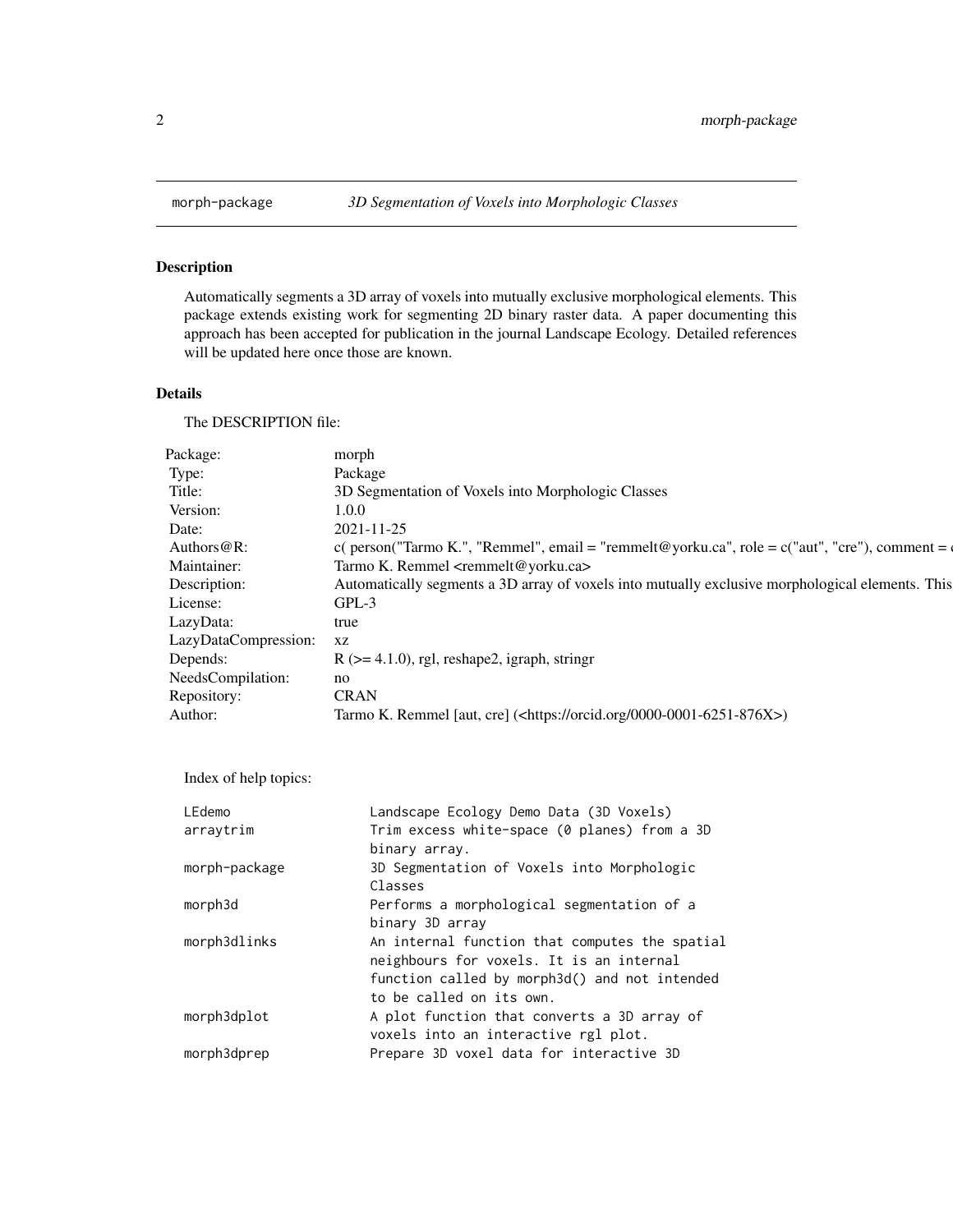#### <span id="page-2-0"></span>arraytrim 3

## plotting.

This package handles the segmentation of binary voxel data, provided as a numeric 3D array, into its constituent morphological classes. Each voxel is assigned to one of nine mutually exclusive morpholocal classes: outside, mass, skin, crumb, circuit, antenna, bond, void-volume, or void.

#### Author(s)

NA Maintainer: Tarmo K. Remmel <remmelt@yorku.ca>

## References

Remmel, T.K. (Accepted December 2021). Extending morphological pattern segmentation to 3D voxels. Landscape Ecology.

## See Also

See Also [melt](#page-0-0)

#### Examples

# Need to provide some simple examples here.

arraytrim *Trim excess white-space (0 planes) from a 3D binary array.*

#### Description

A helper function for reducing the size of 3D arrays if necessary. This reduction can improve memory utilization and speed processing, since voxels outside the feature of interest are eliminated.

#### Usage

```
arraytrim(VOLOBJ = NULL)
```
#### Arguments

VOLOBJ This is a 3D binary (0,1) numeric array, which represent voxels. If there are outter margins that are all zeros, they will be trimmed off to reduce the size of the array.

#### Details

The function scans inward, starting at the outer margins, for planes that are all zeros. If they are, those planes will be trimmed at the end. Only planes of zeros that connect contiguously to the outer margins will be trimmed.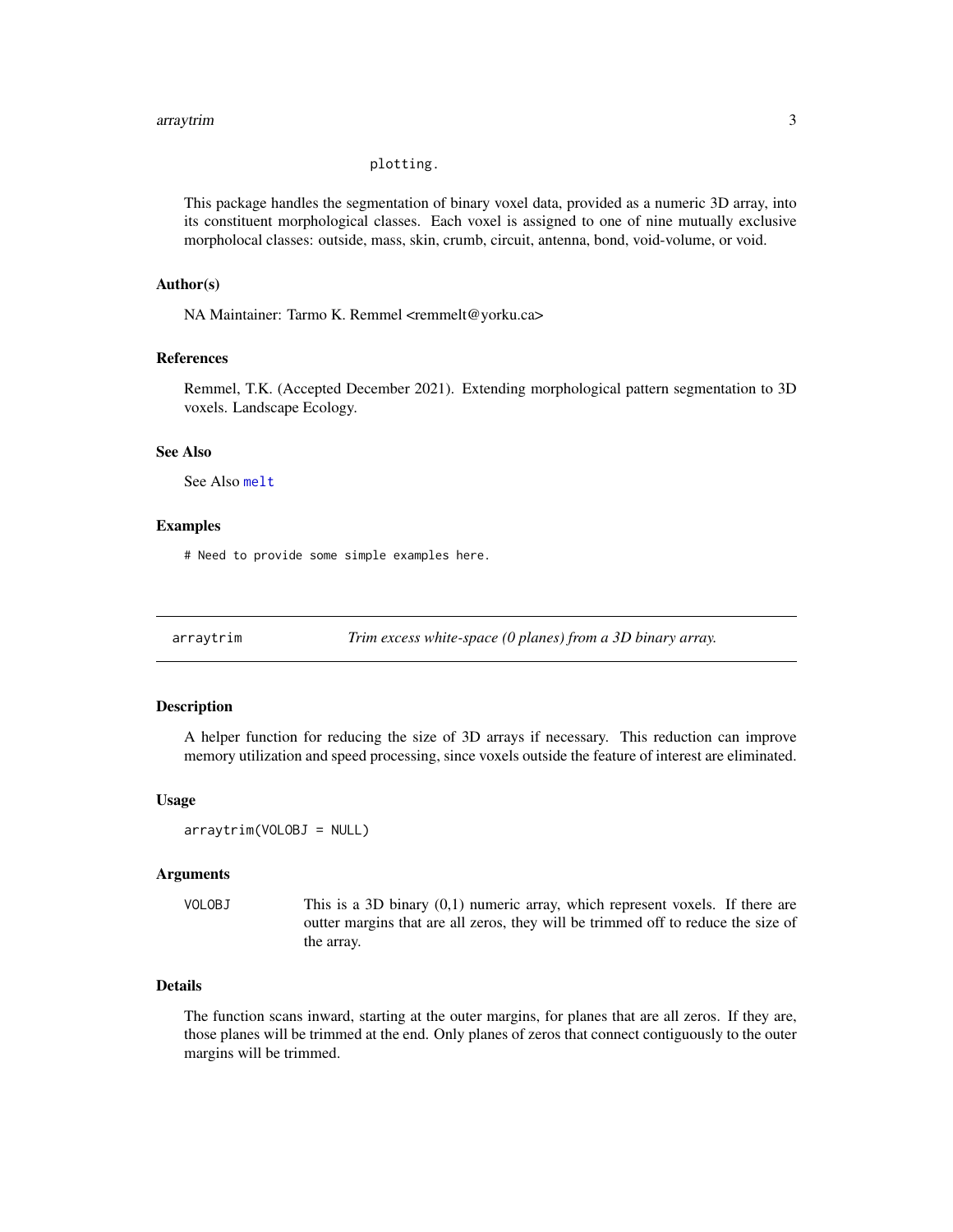## <span id="page-3-0"></span>Value

The output is an array with the excess outter zero planes removed.

#### Note

It can happen that trimming reduces the resulting dimensions to be <3, and thus, prior to running morph3d(), ensure that your data still fits the requirements.

#### Author(s)

Tarmo K. Remmel

## References

Remmel, T.K. 2021. (Unpuplished manuscript)

#### See Also

See Also [morph3d](#page-4-1), [morph3dprep](#page-9-1)

#### Examples

LEdemoSmall <- arraytrim(LEdemo)

LEdemo *Landscape Ecology Demo Data (3D Voxels)*

## Description

This is a 3D numeric array with dimensions [10,10,10], representing 1000 voxels for demonstration purposes. The data was manually produced to ensure that all morphological classes are present, to allow demonstration and illustration within the Landscape Ecology paper in which the morph3d() functionality was introduced.

#### Usage

data("LEdemo")

## Format

The format is: num [1:10, 1:10, 1:10] 1 1 0 0 0 0 0 0 0 0 ...

#### Details

This data can be used for testing, demonstrations, or for quickly getting the package up and running, before getting your own data into the proper format.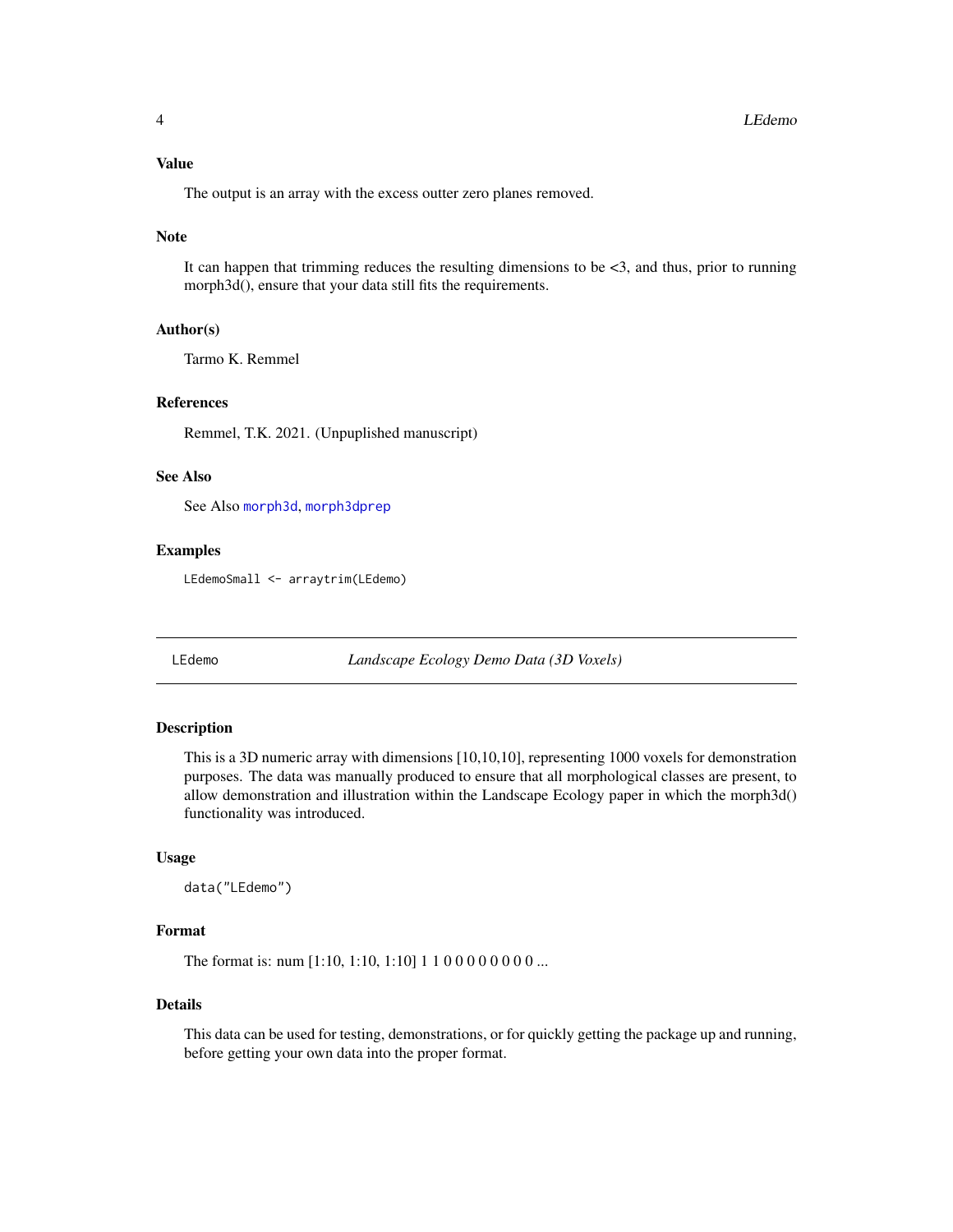#### <span id="page-4-0"></span>morph3d 55 September 2014 September 2014 September 2014 September 2014 September 2014 September 2014 September 2014 September 2014 September 2014 September 2014 September 2014 September 2014 September 2014 September 2014 S

#### Source

This data was produced by the author of the package for demonstration purposes and was used in the paper referenced below as the example data.

#### References

Remmel, T.K. 2021. (Unpublished manuscript)

## Examples

data(LEdemo) str(LEdemo)

<span id="page-4-1"></span>morph3d *Performs a morphological segmentation of a binary 3D array*

#### Description

This is the extension of 2D morphological segmentation of binary pixels in a planar raster setting to the 3D domain of voxels. A 3D binary array with 1 (belonging to the feature of interest) and 0 (not belonging to the feature of interest) is the only input required for the mathematical morphological segmentation to proceed. The result is a list object containing the original input data, the categorical segmentation layer, and various summary outputs that may be necessary at later interpretation stages. The algorithm assigns voxels into mutually exclusive categories: outside, mass, skin, crumb, circuit, antenna, bond, void-volume, and void based on their relative positioning and connectivity within the feature of interest.

#### Usage

morph3d(DATACUBE = NULL, VERBOSE = FALSE, PLOT = FALSE, FINALPLOT = TRUE, PLOTIDS = FALSE)

#### **Arguments**

| <b>DATACUBE</b> | This is the input 3D data array. The dimensions do not need to be equal, but the<br>data must be binary $(0,1)$ and be of numeric type.                                                                                                                                                                                                 |
|-----------------|-----------------------------------------------------------------------------------------------------------------------------------------------------------------------------------------------------------------------------------------------------------------------------------------------------------------------------------------|
| <b>VERBOSE</b>  | This is a Boolean flag that turns on off additional feedback as the code is run-<br>ning. This is generally used for testing and debugging and can easily be set to<br>FALSE with no concern over how the code runs.                                                                                                                    |
| PLOT            | This is a Boolean flag that turns on $\vert$ off 3D interactive environment plots for<br>each mutually exclusive morphological class. If these plots are not explicitly<br>required, set this to FALSE, as the plotting is the bottleneck that dramatically<br>slows processing.                                                        |
| FINALPLOT       | This is a Boolean flag that turns on $\vert$ off the 3D interactive environment plot for<br>the final voxel segmentation result. If this is set to FALSE, it can readily be<br>plotted in the future, since the results are saved by the function to a compound<br>list object and the plotting function is supplied with this package. |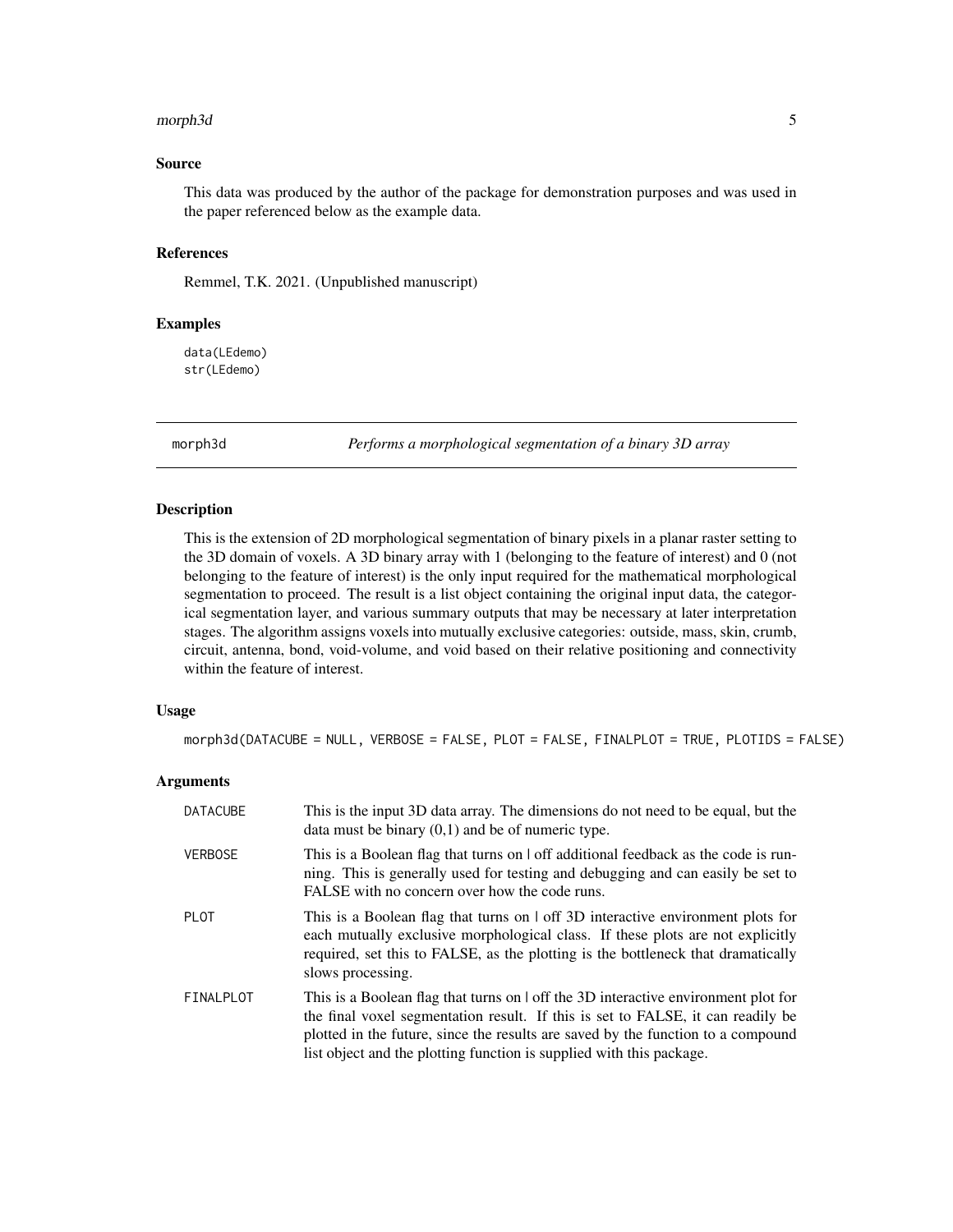PLOTIDS This is a Boolean flag that turns on  $\vert$  off the plotting of unique voxel IDS at the centroids of each voxel during plotting. These can be very useful for identifying specific voxels and associations, but can also clutter the view if they are not expressly required.

## Details

Each voxel can belong to only a single 3D morphological class. The concept expands the planar morphological segmentation avaliable in the MSPA software package and establishes corresponding terminology to distinguish the 3D case. The processessing logic is presented and a fully-functional environment allows any binary 3D data to be processed with this engine.

#### Value

The function returns a LIST object with the following items:

| OriginalData | This is the original input 3D data array of 0,1 values.                                                                                                                                                                                                                        |
|--------------|--------------------------------------------------------------------------------------------------------------------------------------------------------------------------------------------------------------------------------------------------------------------------------|
| Graph        | This is the network graph object in igraph format for the feature of interest.                                                                                                                                                                                                 |
| VoxelIDs     | This is a 3D array with the same dimensions as the input data and contains the<br>unique voxel ID value for each voxel.                                                                                                                                                        |
| ObjectID     | If there are multiple disconnected components for the input feature of interest,<br>each component is assigned a unique object ID. This 3D array with the same<br>dimensions as the input data contains those unique object ID values for each<br>voxel.                       |
| Morphology   | This is a 3D array with the same dimensions as the input data and is a categorical<br>voxel map identifying which morphological class each voxel belongs to. The<br>codes are: 1=outside, 2=mass, 3=skin, 4=crumb, 5=circuit, 6=antenna, 7=bond,<br>8=void-volume, and 9=void. |
| Cores        | This is a 3D array with the same dimensions as the input data and contains the<br>codes for unique cores (of mass voxels) that may exist within the feature of<br>interest.                                                                                                    |
| ExpCores     | This is the same as Cores, but expanded outward to enlarge the volume repre-<br>sented by each core. This is used for internal processing but may be of use or<br>benefit to some, so it is also provided here.                                                                |
| Summary      | This is a tabular summary of the morphological segmentation by class. The call<br>name, number of voxels, and the percentage of the total volume is summarized<br>for the actual data provided in the Morphology item.                                                         |
| Egg          | This is a temporary output that is used for checking and debugging. It is likely<br>to be eliminated in the future.                                                                                                                                                            |
| Bgrnd        | This 3D array identifies the voxels outside the feature of interest, but that are not<br>part of the voids internal to the structure itself.                                                                                                                                   |
| VOIDvolume   | This 3D array identifies the voxels that form the holes, gaps, or voids within the<br>structure.                                                                                                                                                                               |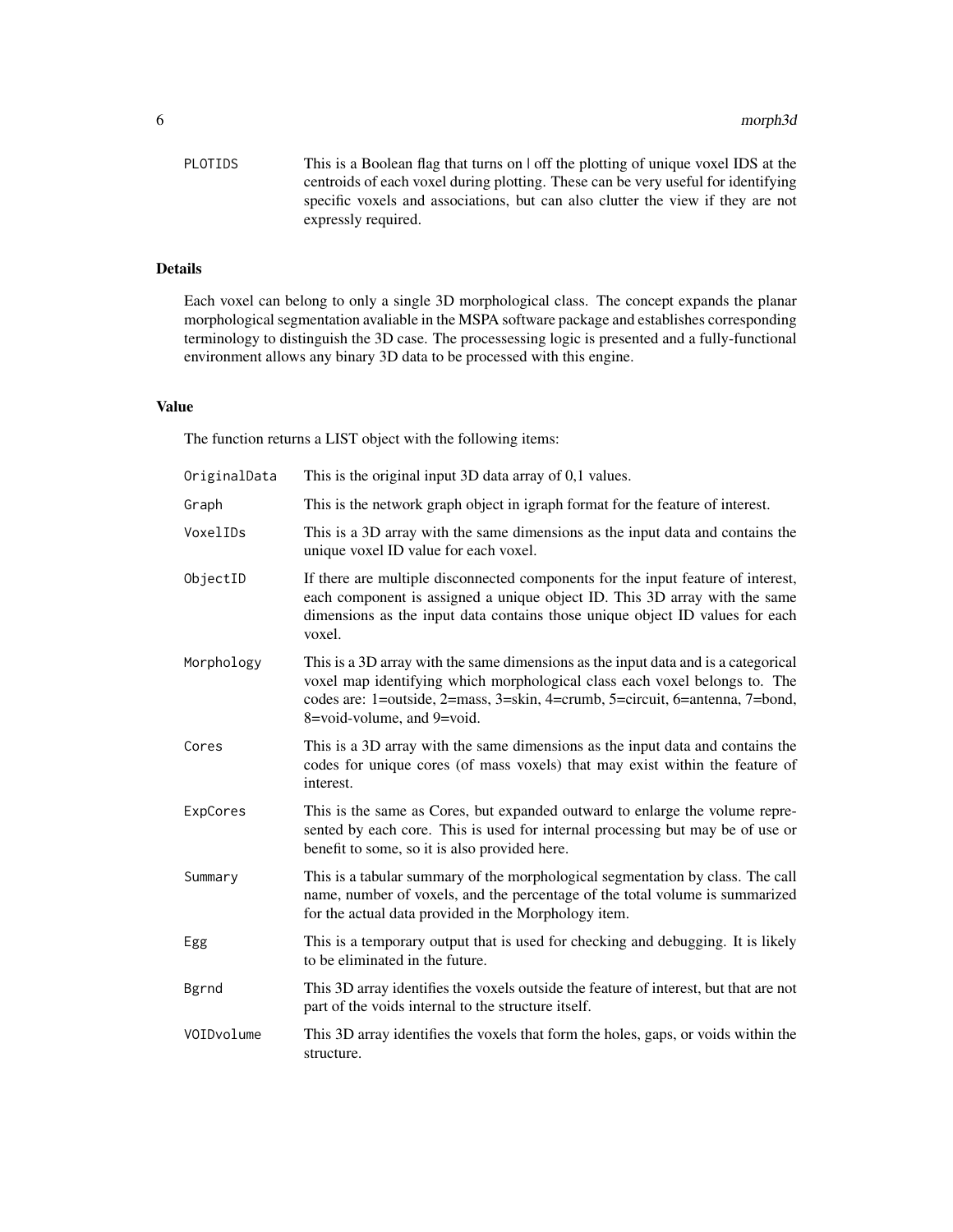## <span id="page-6-0"></span>morph3dlinks 7

#### Note

Current implementation consideres voxels as neighbours if they share a face only (orthogonal neighbours). Expansion to include diagonal neighbours, where voxels share an edge or a point, are being considered. The use of rgl provides functionality to produce interactive 3D plots that greatly facilitate visualization, but dramatically slow the processing as input volumes increase in size. Avoid plotting unless explicitly required. You are able to plot from the stored list object at anytime afterwards too, it is not necessary to plot during the segmentation call.

#### Author(s)

Tarmo K. Remmel

#### References

Remmel, T.K. (Accepted December 2021). Extending morphological pattern segmentation to 3D voxels. Landscape Ecology.

## See Also

See Also [morph3dplot](#page-7-1), [morph3dprep](#page-9-1)

#### Examples

```
# SET FINALPLOT=TRUE IF THE INTERACTIVE 3D PLOT IS DESIRED
# THAT CONTAINS THE FINAL SEGMENTATION CATEGORIES
# IF A PLOT FOR EACH CATEGORY IS REQUIRED, SET PLOT=TRUE
LEdemoOut <- morph3d(LEdemo, PLOT=FALSE, FINALPLOT=FALSE)
str(LEdemoOut)
```

| morph3dlinks | An internal function that computes the spatial neighbours for voxels.<br>It is an internal function called by morph $3d()$ and not intended to be<br>called on its own. |
|--------------|-------------------------------------------------------------------------------------------------------------------------------------------------------------------------|
|              |                                                                                                                                                                         |

#### Description

An internal helper function to compute voxel neighbours in orthogonal 3D space and to return the information in data frame format back to morph3d(), the function that calls this function.

#### Usage

```
morph3dlinks(VOLOBJ = NULL, VOXELIDS = NULL, VERBOSE = FALSE)
```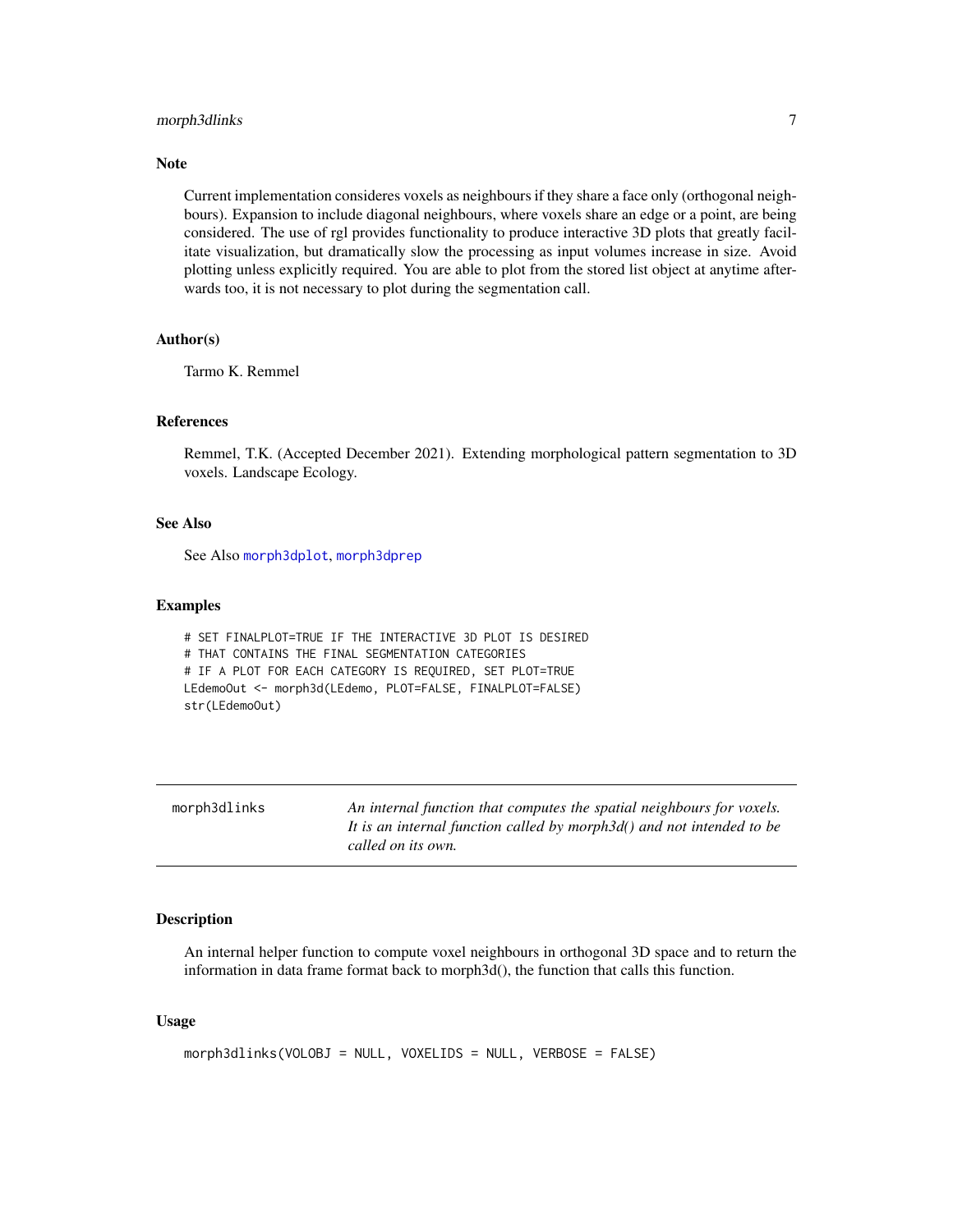## <span id="page-7-0"></span>Arguments

| VOLOBJ   | This is a 3D array that is larger in all dimensions, within which the actual data<br>array is inset. This ensures that outer margins will be properly processed. |
|----------|------------------------------------------------------------------------------------------------------------------------------------------------------------------|
| VOXELIDS | This is a 3D array of the unique voxel IDS, which are used to track individual<br>voxels and their connectivity.                                                 |
| VERBOSE  | This is a Boolean flag for turning on $\vert$ off additional feedback during processing.                                                                         |

## Details

This internal function simply makes the total length of the morph3d() function shorter.

#### Value

This function returns an intermediate data frame of voxel neighbours that is subsequently pared down as morph3d() continues.

#### Note

No additional notes at this time.

## Author(s)

Tarmo K. Remmel

## References

No references at this time.

## See Also

See Also [morph3d](#page-4-1)

## Examples

# THIS IS AN INTERNAL FUNCITON AND USAGE EXAMPLES ARE NOT NECESSARY

<span id="page-7-1"></span>

| morph3dplot | A plot function that converts a 3D array of voxels into an interactive |
|-------------|------------------------------------------------------------------------|
|             | rgl plot.                                                              |

## Description

This plot functionality can be used for any 3D array data that represent voxAels. This functionality is called directly by morph3d() but can be called independently by passing it 3D array data that has been processed by morph3dprep().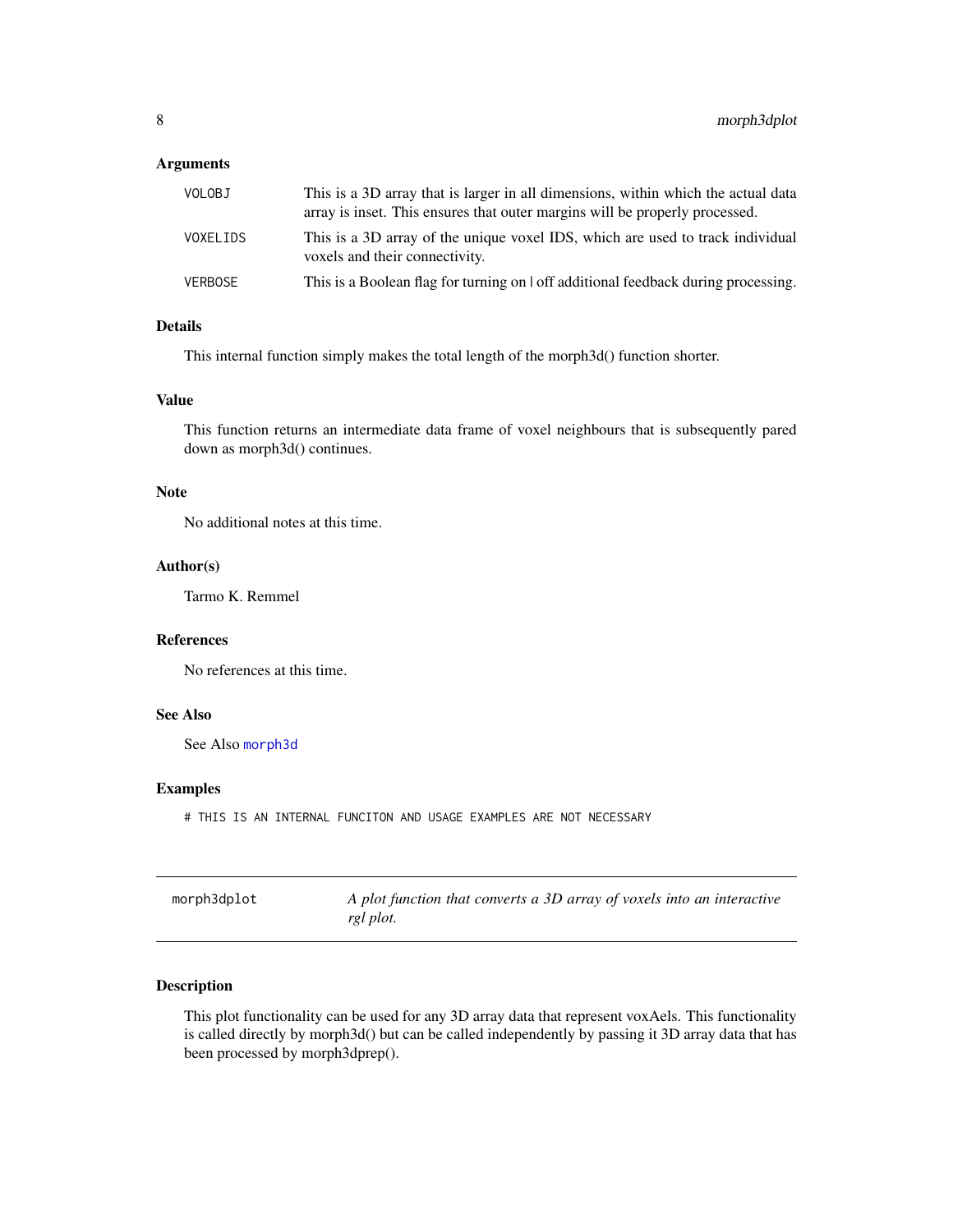## <span id="page-8-0"></span>morph3dplot 9

#### Usage

```
morph3dplot(data = NULL, CELLID = TRUE, LEGEND = FALSE, ORIGTRANSP = TRUE)
```
#### Arguments

| data       | This is the voxel data to be plotted and needs to be processed with morph3dprep()<br>first.                                                                                                           |
|------------|-------------------------------------------------------------------------------------------------------------------------------------------------------------------------------------------------------|
| CELLID     | A Boolean flag used to control whether the unique voxel IDs are plotted or not.                                                                                                                       |
| LEGEND     | A Boolean flag that determines whether a legend will be drawn on the ouput<br>interactive plot or not. When this is set to TRUE, plotting is much slower.                                             |
| ORIGTRANSP | A Boolean flag that is used to set the transparency of original binary input voxel<br>data. It can be used to help produce better visualizations but is not an overly<br>important argument for most. |

## Details

Output classes are coloured (with varying degrees of transparency to make classes easier to see) as follows. Mass = "green", Skin = "black", Crumb = "brown", Circuit = "orange", Antenna = "pink", Bond = "cornflowerblue", Void-volume = "navy", and Void = "seagreen".

#### Value

The output is an interactive 3D rgl plot of the voxels supplied as input. Morphological segmentations produced by morph3d() will always have elements drawn in consistent color for ease of interpretation.

## Note

No further notes available at this time.

#### Author(s)

Tarmo K. Remmel

#### References

Remmel, T.K. 2021. (Unpuplished manuscript)

#### See Also

See Also [morph3d](#page-4-1), [morph3dprep](#page-9-1)

## Examples

```
LEdemoOut <- morph3d(DATACUBE = LEdemo, VERBOSE = FALSE, FINALPLOT = FALSE)
morph2plot <- morph3dprep(INCUBE=LEdemoOut$Morphology, ORIG=FALSE)
# PLOTTING IS TIME INTENSIVE
morph3dplot(data=morph2plot, CELLID=FALSE, LEGEND=FALSE, ORIGTRANSP=TRUE)
```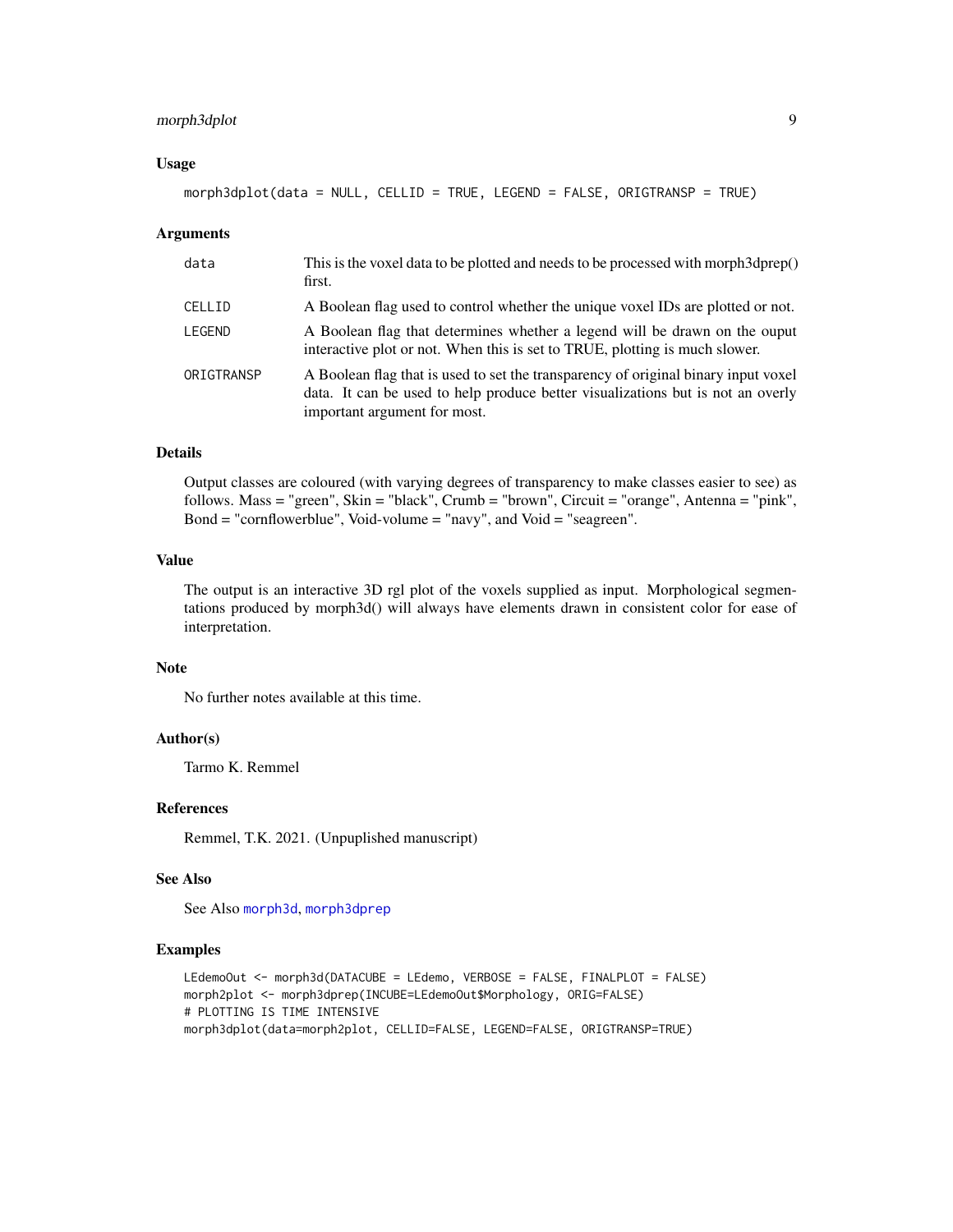<span id="page-9-1"></span><span id="page-9-0"></span>

## Description

Prepares 3D array data for plotting.

## Usage

morph3dprep(INCUBE = NULL, ORIG = FALSE)

## Arguments

| INCUBE | This is the input 3D array of voxels.                                        |
|--------|------------------------------------------------------------------------------|
| ORIG   | A Boolean flag to control whether the data is the original input binary data |
|        | (TRUE), or some other morphological segmentation (FALSE).                    |

## Details

No additional details at this time.

## Value

The output is...

## Note

No additional notes at this time.

## Author(s)

Tarmo K. Remmel

## References

Remmel, T.K. 2021 (Unpublished manuscript).

#### See Also

See Also [morph3d](#page-4-1), [morph3dplot](#page-7-1)

#### Examples

```
out <- morph3dprep(INCUBE = LEdemo, ORIG = FALSE)
print(out)
```